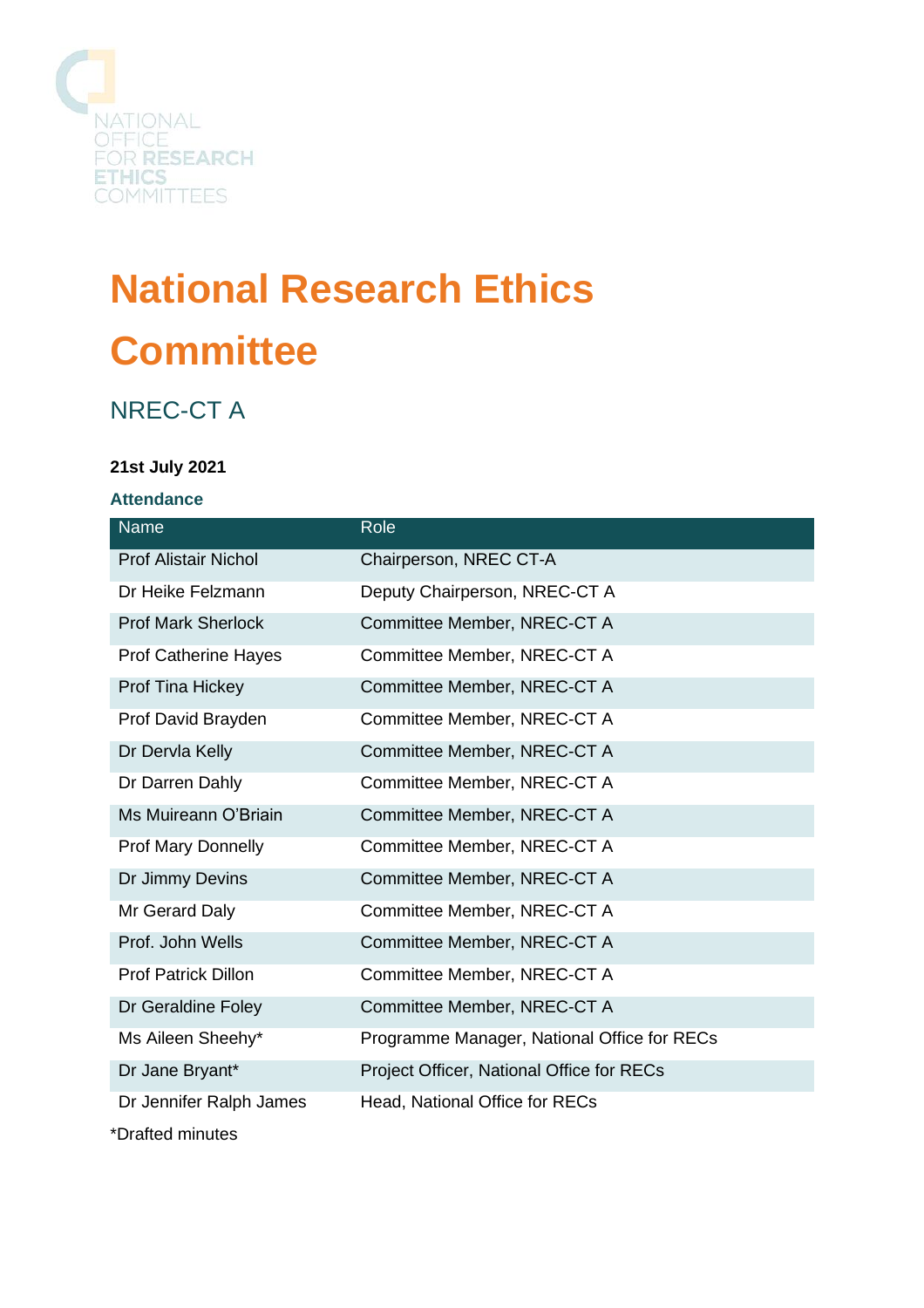**Apologies:** Ms Ann Twomey, Dr John O'Loughlin

**Quorum for decisions:** Yes

# **Agenda**

- Welcome & Apologies
- Application 21-NREC-CT-038-NCP
- Application 21-NREC-CT-020
- Application 21-NREC-CT-021
- Application 21-NREC-CT-022
- Application 21-NREC-CT-023
- AOB
- The Chair welcomed the NREC-CT A.
	- Dr Jimmy Devins declared a conflict of interest for Application 21-NREC-CT-021 and recused himself from the meeting during the assessment of the application.
	- The minutes from the previous NREC-CT A meeting on  $16<sup>th</sup>$  June 2021 were approved.

# **Applications**

#### **21-NREC-CT-038-NCP**

Principal Investigator: Prof. Patrick Morris

Study title: Phase III postneoadjuvant study evaluating Sacituzumab Govitecan, an Antibody Drug Conjugate in primary HER2-negative breast cancer patients with high relapse risk after standard neoadjuvant treatment – SASCIA

Lead institution: Beaumont Hospital, Dublin 9

- NREC-CT comments:
- The NREC-CT A noted that the clinical trial application represents a Phase III randomised study, comparing Sacituzumab Govitecan to the standard of care in the treatment of primary HER2-negative breast cancer patients.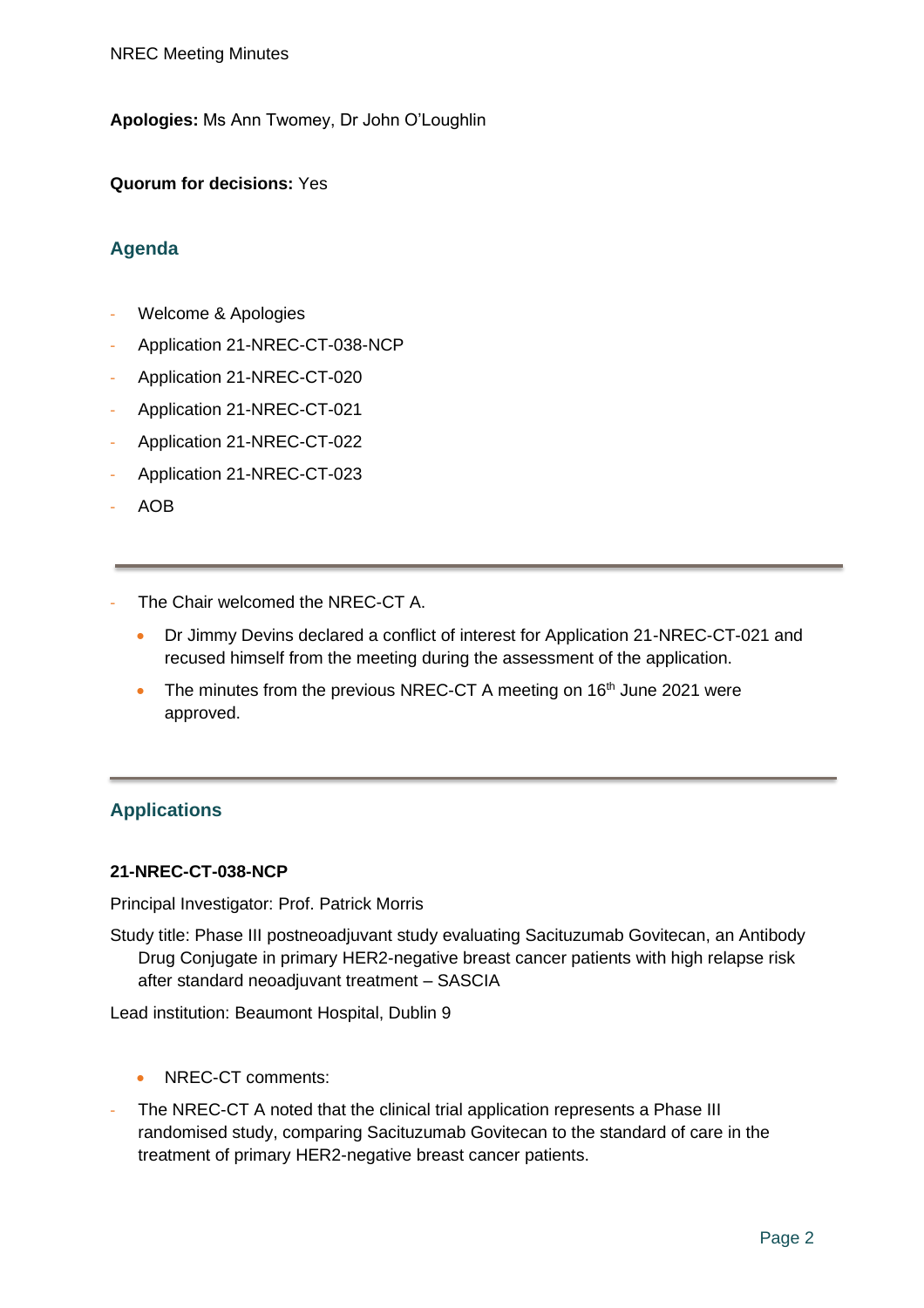- The NREC-CT A noted that this study is being reviewed as part of the Clinical Trial Regulation National Collaboration Project, a jointly run project between the HPRA and the National Office in preparation for the Clinical Trials Regulation..
- The NREC-CT A noted that while this is a well prepared application, there remains areas requiring clarity.
- The NREC-CT A is not in a position to return a final ethics opinion based on the information and documentation received thus far. In this regard, the Committee requires additional information to inform its deliberations.
	- NREC-CT Decision:
- Request for Further Information
	- Further Information Requested:
- The NREC-CT A requested that a plain English executive summary of the salient points of the study is included at the beginning of the Participant Information Leaflet (PIL).
- The NREC-CT noted that the care of some participants will be transferred from their own oncologist to the study doctor, and requested that this is adequately elucidated in the participant materials.
- The NREC-CT requested that the applicant provides additional information on the facilities available at the site to support this study.
- The NREC-CT A requested that out-of-pocket expenses are covered for participants travelling to the facility.
- The NREC-CT A noted that participants should determine if participation impacts the terms and conditions of their private health insurance, and requested that this is clearly elucidated in the PIL. The NREC-CT A also requested that the trial staff liaise with private health insurance providers in making this determination.

Principal Investigator: Prof. Orla Hardiman

- Study title: A multicenter, randomized, double-blind, placebo-controlled study to investigate the efficacy and safety of FAB122 in patients with Amyotrophic Lateral Sclerosis. ADORE (ALS Deceleration with ORal Edaravone) study
- Lead institution: Beaumont Hospital, Dublin 9
	- NREC-CT comments:
- The NREC-CT A noted that the clinical trial application represents a double- blind placebo-controlled study, comparing standard of care to the combination of standard of care and oral administration of FAB122, in the treatment of ALS.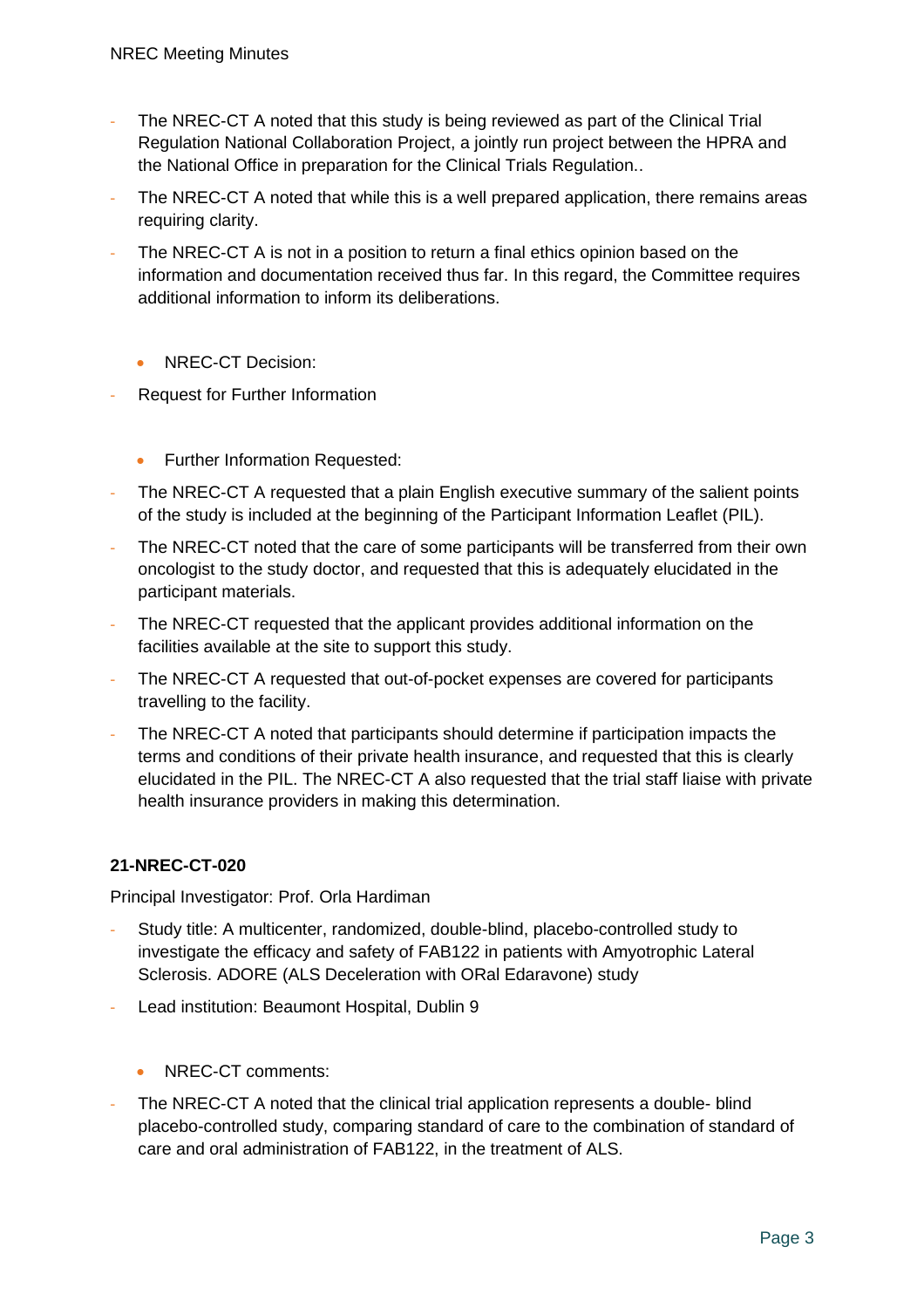- The NREC-CT A noted that while this is a well prepared application, with a clear and comprehensive PIL. However, there remains areas in the application which require further clarity.
- The NREC-CT A is not in a position to return a final ethics opinion based on the information and documentation received thus far. In this regard, the Committee requires additional information to inform its deliberations.
	- NREC-CT Decision:
- Request for Further Information
	- Further Information Requested:
- The NREC-CT A requested further information to ensure that the trial is adequately blinded and a more comprehensive justification for the 2:1 allocation.
- The NREC-CT A requested further information on how the stratification of participants will be managed at the Irish site.
- The NREC-CT A requested further information on access to the 'standard of care' for participants, in particular the access to Riluzole as part of standard care while participating in the study.
- The NREC-CT A considered that a lumbar puncture as an optional procedure for participants for future research purposes, is invasive and requested justification as to why it is required.
- The NREC-CT A requested clarity on whether female partners of male participants should not become pregnant during the study, and if so, clarity on whether partners are required to co-sign consent forms.
- The NREC-CT A requested that the PIL is updated to provide participants with further information in monitoring of adverse events and participant safety.
- The NREC-CT A requested that the term 'devastating' is removed from the participant materials in its description of ALS.
- The NREC-CT A requested that the healthcare cost and ECAS questionnaires associated with the study are adequately explained in the PIL.
- The NREC-CT A requested further information on how participants will be reimbursed for travel and refreshments, whether a maximum amount will be set for expenses, and that this should be further elucidated in the PIL.
- The NREC-CT A requested that the applicant provides additional information on the facilities available at the site to support this study.
- The NREC-CT A noted that several studies related to ALS are taking place concurrently at the one Irish site, and requested further information on how it will be determined which participants will participate in each of the trials, and assurances that the site has sufficient capacity to run these trials in parallel in a similar participant cohort.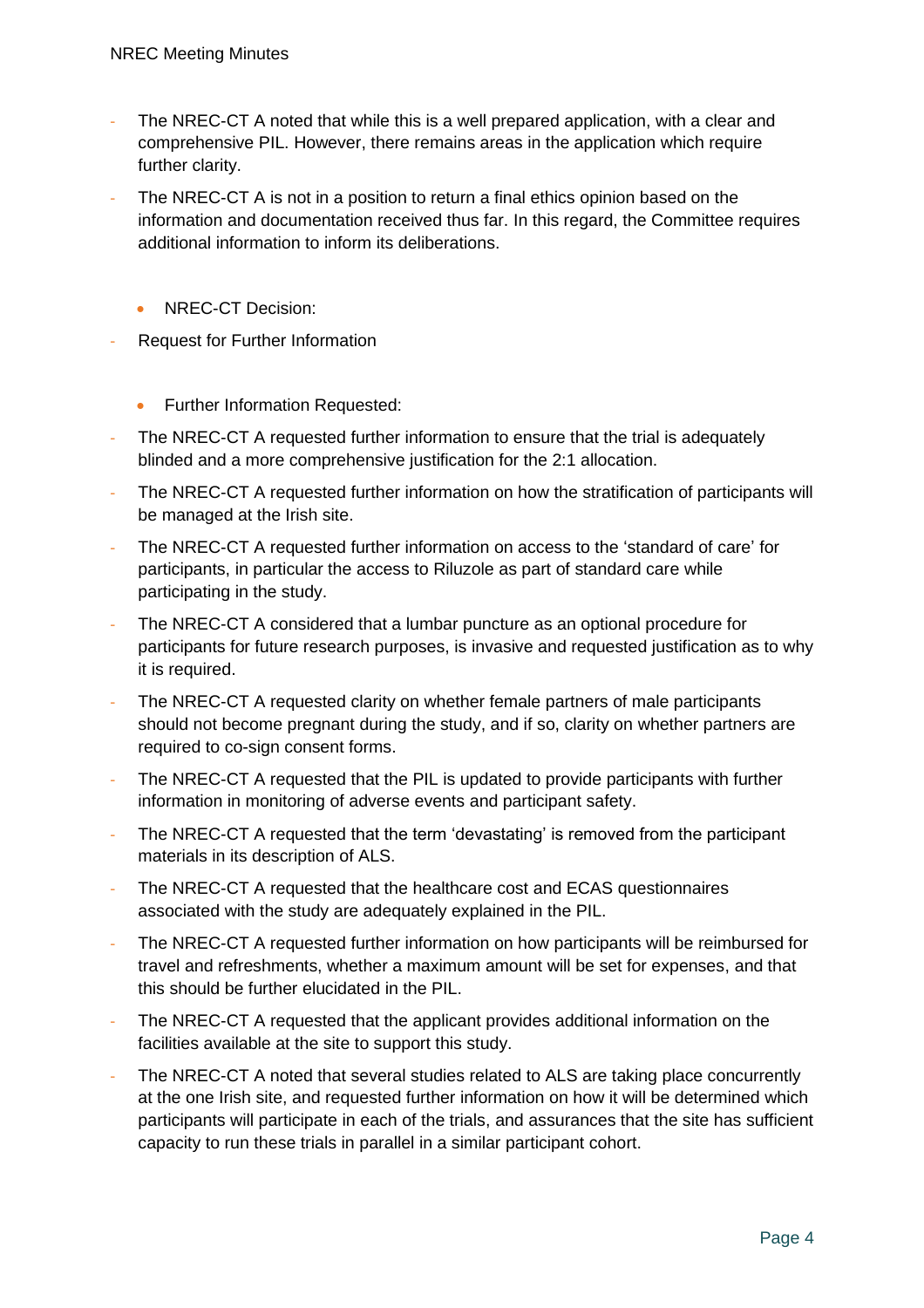Principal Investigator: Prof. Douglas Veale

- Study title: A Phase 3, Randomized, Double-blind, Placebo-controlled Study to Evaluate the Efficacy and Safety of Deucravacitinib in Participants with Active Psoriatic Arthritis who are Naïve to Biologic Disease-modifying Anti-rheumatic Drugs
- Lead institution: St Vincent's University Hospital, Dublin 4
	- NREC-CT Comments:
- The NREC-CT A noted that this application represents a placebo-controlled study to evaluate the use of Deucravacitinib in the treatment of patients with psoriatic arthritis.
- The NREC-CT A noted that the application was comprehensive and contained a high level of monitoring for participants.
- The NREC-CT A is not in a position to return a final ethics opinion based on the information and documentation received thus far. In this regard, the Committee requires additional information to inform its deliberations.
	- NREC-CT Decision:
- Request for Further Information
	- Additional Information Required:
- The NREC-CT A requested further justification for the duration of the study time of 52 weeks.
- The NREC-CT A requested that the participant information sheet include a clearer statement of the numbers of participants who have been exposed to multiple doses of deucravacitinib over periods longer than 30 weeks.
- Noting that participants should not become pregnant while participating in this study, the NREC-CT A requested that a brief information sheet for partners directly advising them on the need to avoid pregnancy is provided.
- The NREC-CT A requested justification for the randomisation period of 16 weeks.
- The NREC-CT A requested further clarity and justification for the sharing of identifiable information with the private company, Omnitrace.
- The NREC-CT A requested that a brief plain English executive summary of the salient points of the study is included at the beginning of the PIL. The Committee also requested that any exploratory tests should be made optional to participants, and that this should be clearly explained in the PIL and consent forms using layered consent.
- The NREC-CT A requested justification on why the exclusion criterion covering participants with learning difficulties and mental illness is in place.
- The NREC-CT A requested further information on how capacity will be assessed and whether any potential supports are in place for those lacking decision-making capacity.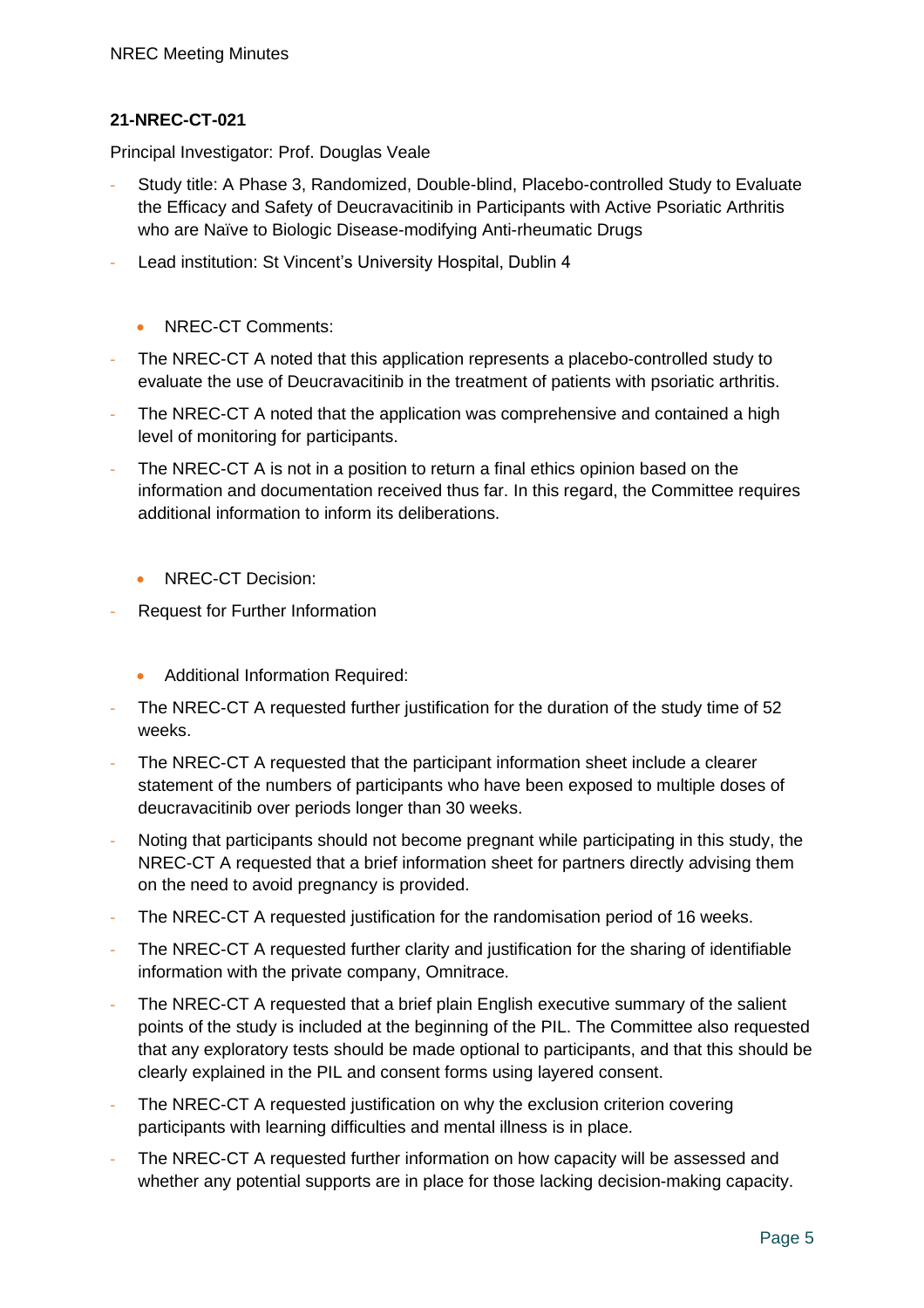- The NREC-CT A requested further information on how participants will be reimbursed for travel and refreshments, whether a maximum amount will be set for expenses, and that this information should be further elucidated in the PIL.
- Noting that samples may not be destroyed if it impacts the study, the NREC-CT A requested further information on who makes that decision.

Principal Investigator: Prof. Orla Hardiman

Study title: A phase III, randomized, double-blind, placebo-controlled, multicenter trial to evaluate the safety and efficacy of AMX0035 versus placebo for 48-week treatment of adult patients with Amyotrophic Lateral Sclerosis (ALS).

Lead institution: Beaumont Hospital, Dublin 9

- NREC-CT Comments:
- The NREC-CT A noted that the clinical trial application represents a phase III placebocontrolled study investigating the use of the medicinal product AMX0035 for treatment of ALS in participants diagnosed within the previous 24 months.
- The NREC-CT A is not in a position to return a final ethics opinion based on the information and documentation received thus far. In this regard, the Committee requires additional information to inform its deliberations.
	- NREC-CT Decision:
- Request for Further Information
	- Additional Information Required:
- The NREC-CT A requested further information on access to the 'standard of care' for participants, in particular access to Riluzole, while participating in the study.
- The NREC-CT A sought reassurance that the significant level of assessment proposed will be adequately communicated to potential participants as part of the recruitment procedures.
- Noting that questionnaires include sensitive topics such as suicide, the NREC-CT A requested further information how these sensitive questions will be communicated and handled by the study team.
- The NREC-CT A requested that participant materials are adequately adapted to remove mention of organisations that lie in other jurisdictions e.g., NHS.
- The NREC-CT A recommended the research team outline in the Protocol and PIL, how they plan to share the results of the study with the participants.
- The NREC-CT A requested justification for the exclusion criterion of persons not fluent in English.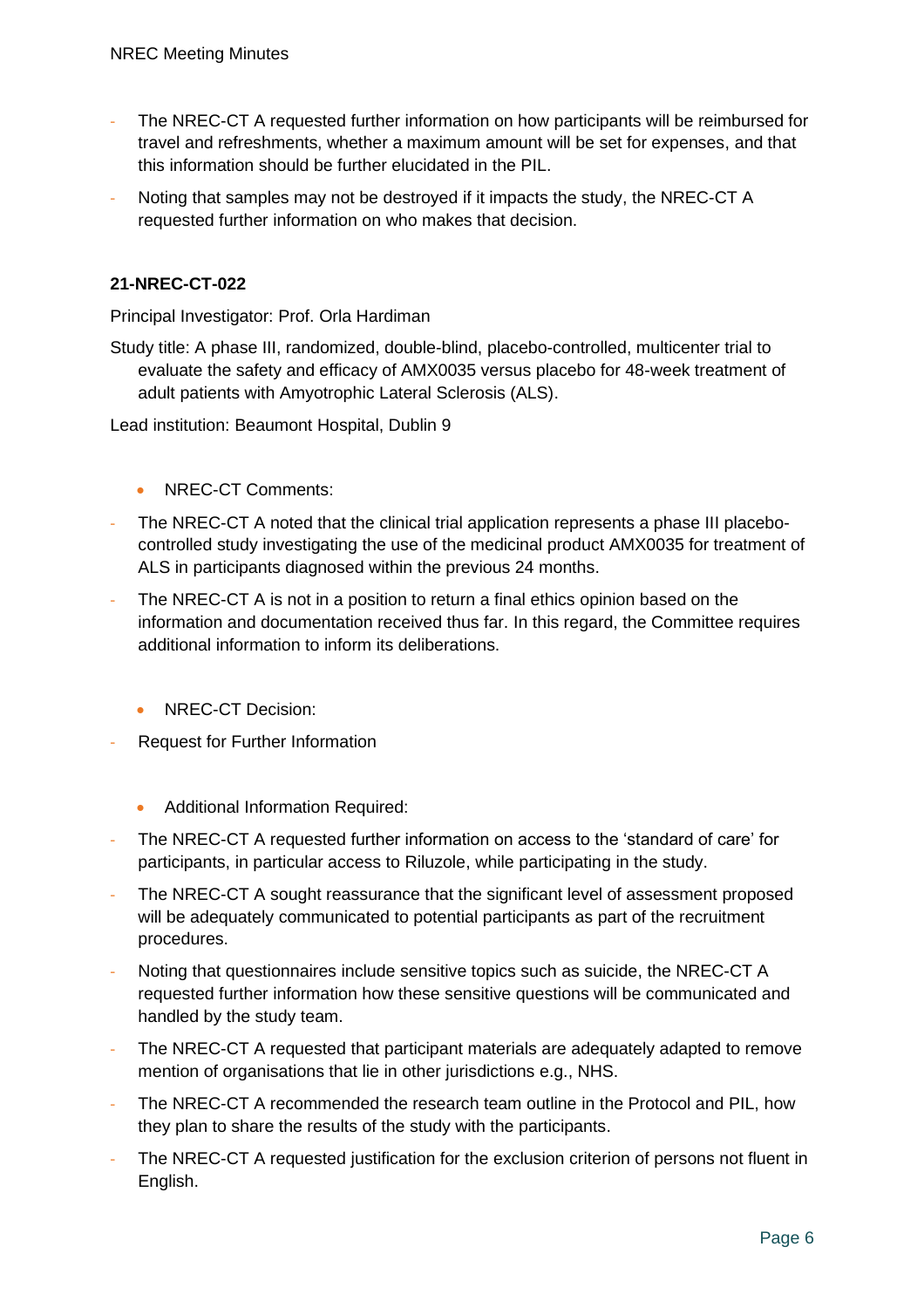- The NREC-CT A requested further information on who will have access to biological samples as part of the trial.
- The NREC-CT A requested clarity on how long biological samples will be retained for.
- The NREC-CT A requested that data storage and data transfer are adequately elucidated in both patient and caregiver PIL and consent forms and that language around 'data ownership' is adapted to state that the Sponsor has responsibility over the data rather than 'owns' the data. The Committee also requested clarity on whether the Sponsor can confirm that data handled outside of the EEA will be handled in line with GDPR legislation.
- The NREC-CT A regarded further information on how participants will be reimbursed for travel and refreshments, whether a maximum amount will be set for expenses, and that this information should be further explained in the PIL.
- The NREC-CT A noted that several studies related to ALS are taking place concurrently at the one Irish site, and requested further information on how it will be determined which participants will participate in each of the trials. The Committee also requested assurances that the site has sufficient capacity to run these trials in parallel in a similar participant cohort.

Principal Investigator: Prof. Janice Walshe

Study title: TRIO045/LidERA: A phase III, randomized, open-label, multicenter study evaluating the efficacy and safety of adjuvant giredestrant compared with physician's choice of adjuvant endocrine monotherapy in patients with estrogen receptor-positive, HER2-negative, early breast cancer.

Lead institution: St Vincent's University Hospital, Dublin 4

- NREC-CT Comments:
- The NREC-CT A noted that the clinical trial application represents a phase III open-label study evaluating the efficacy and safety of adjuvant giredestrant, compared to the standard of care for treatment of HER2-negative breast cancer.
- The NREC-CT A noted that the while the Patient Information Leaflet (PIL) was long, there was an excellent attempt to provide a summary of the document.
- The NREC-CT A is not in a position to return a final ethics opinion based on the information and documentation received thus far. In this regard, the Committee requires additional information to inform its deliberations.
	- NRFC-CT Decision:
- Request for Further Information
	- Additional Information Required: